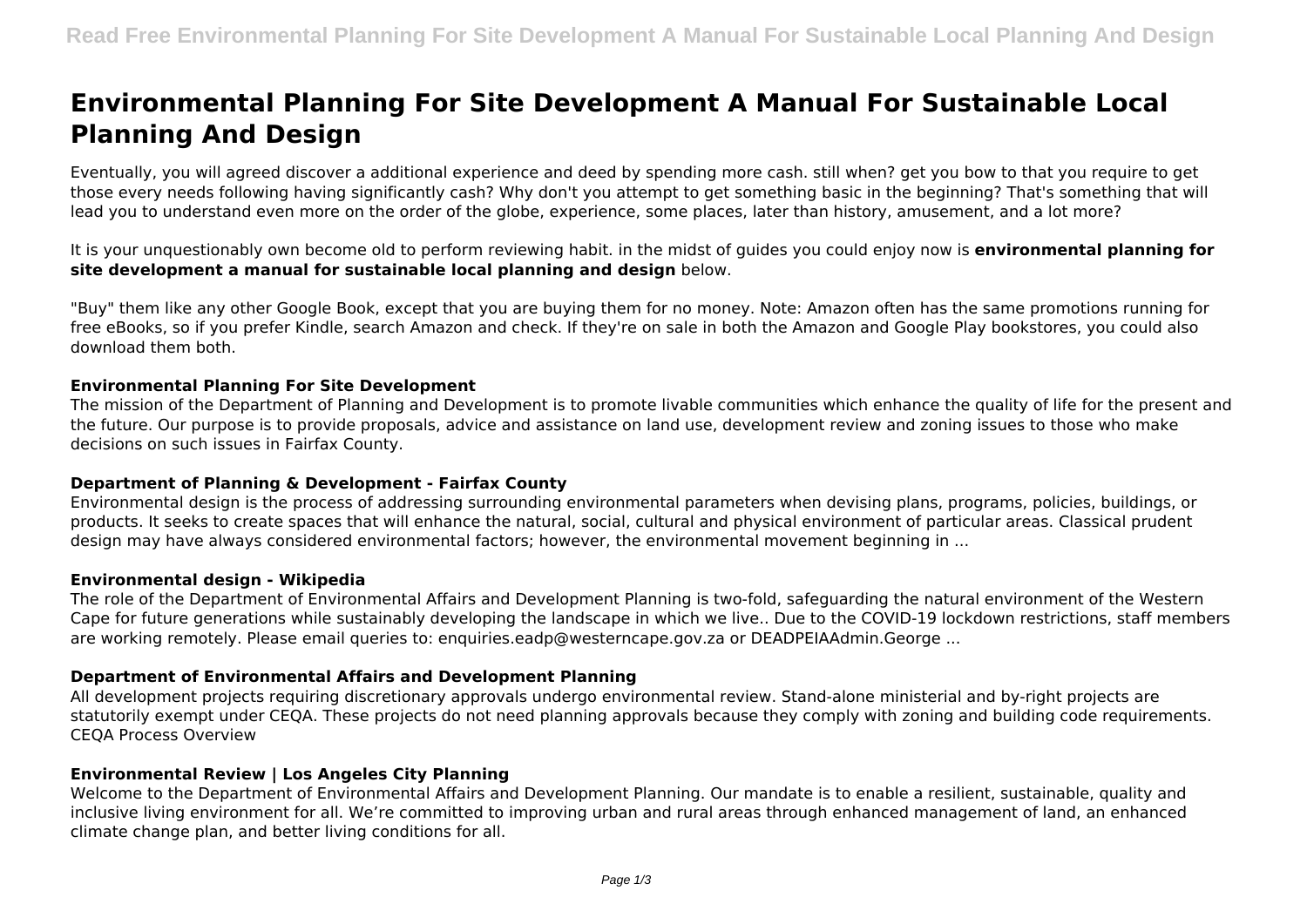## **DEA&DP | Environmental Affairs and Development Planning**

Urban planning, also known as regional planning, town planning, city planning, or rural planning, is a technical and political process that is focused on the development and design of land use and the built environment, including air, water, and the infrastructure passing into and out of urban areas, such as transportation, communications, and distribution networks and their accessibility.

#### **Urban planning - Wikipedia**

WHO WE ARE. HELIX Environmental Planning is a leader in environmental consulting and natural resource sustainability. Established in 1991 and with offices in San Diego, Los Angeles, Sacramento, Placer, Orange, and Riverside counties, HELIX provides a broad range of environmental and design services throughout California and the western United States.

## **HELIX Environmental Planning - California**

STATE ENVIRONMENTAL PLANNING POLICY (EXEMPT AND COMPLYING DEVELOPMENT CODES) 2008 - Made under the Environmental Planning and Assessment Act 1979 - As at 1 July 2020 - Reg 572 of 2008 TABLE OF PROVISIONS PART 1 - GENERAL Division 1 - Preliminary 1.1.Name of Policy 1.2.Commencement 1.3.Aims of Policy 1.4.Land to which Policy applies 1.4A.Development to which Policy does not apply 1.5.

# **STATE ENVIRONMENTAL PLANNING POLICY (EXEMPT AND COMPLYING DEVELOPMENT ...**

The Planning and Development Services Records Department retains records of the City related to building and planning in accordance to the Stateapproved records retention as set forth in ARS §41.151.12. ... and social aspects of the city-all while protecting our historic resources and minimizing environmental impact. Working in conjunction ...

## **City of Scottsdale - Planning and Development**

Environmental justice is the fair treatment and meaningful involvement of all people regardless of race, color, national origin, or income, with respect to the development, implementation, and enforcement of environmental laws, regulations, and policies.

## **Environmental Justice | US EPA**

8 Relationship to other environmental planning instruments 12 9 Suspension of laws 13 10 Amendment and repeal of other environmental planning instruments 14 11 Savings provision 14 12 Review of Policy 15 Part 2 General Division 1 Consultation 13 Consultation with councils—development with impacts on council-related infrastructure or services 16

## **State Environmental Planning Policy (Infrastructure) 2007**

The Urban Planning Division administers the Land Development Code and ensures projects comply with the Natural Resource Protection Code as part of the development management process . Services include: Development Management; Environmental Review; ePermits O neStop ePermits login

# **Urban Planning Division Urban Planning Division - Broward County**

ENVIRONMENTAL PLANNING AND ASSESSMENT REGULATION 2000 - Made under the Environmental Planning and Assessment Act 1979 - As at 12 November 2021 - Reg 557 of 2000 TABLE OF PROVISIONS PART 1 - PRELIMINARY 1.Name of Regulation 2.Commencement 3.Definitions 3A.Exclusion from definition of "development" 3B.Extension of meaning of "work" 4.What is designated development?

## **ENVIRONMENTAL PLANNING AND ASSESSMENT REGULATION 2000**